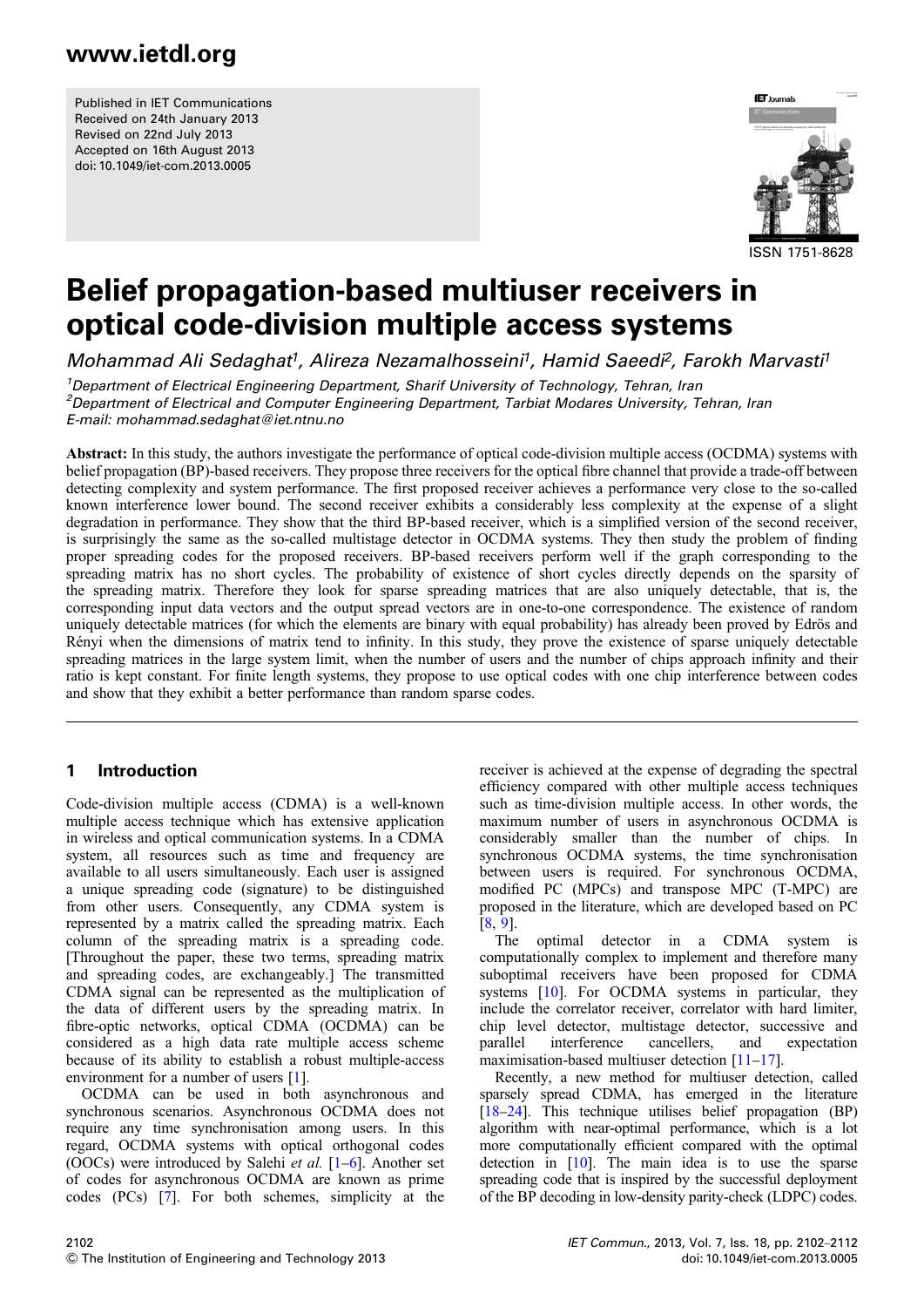The methods in  $[18-24]$  are developed based on the assumption of a channel with additive white Gaussian noise. Moreover, the receiver is assumed to know channel state information. Therefore in optical CDMA systems where there are other sources of uncertainty such as Poisson channel and also some non-additive noise sources such as dark current noise, the receivers proposed in [18–24] cannot be directly applied.

In this paper, we propose a BP-based scheme that is devised particularly for OCDMA systems. The proposed BP-based scheme includes three receivers with different complexity/performance specifications. We show that the first proposed receiver can achieve a performance very close to the known interference lower bound. In this lower bound, it is assumed that all users know the information bits of other users [11]. In the second algorithm, we propose to use an approximated version of the BP algorithm to considerably reduce the complexity at the expense of slight degradation in the performance compared with the first receiver. In the third proposed receiver, we use some more approximations to the algorithm in the second receiver to further reduce the complexity. This causes more performance degradation. Surprisingly, we observe that the third receiver, which is still a simplified version of the BP algorithm, is in fact identical to the multistage detector introduced in [11].

The main contribution of this paper is to provide algorithms with practical complexity that perform reasonably well in the overloaded region. For example, in a system with 64 chips over ideal fibre, the first proposed algorithm can support as high as 86 users with a bit error rate (BER) as low as  $10^{-3}$ . The performance of other implementation-efficient algorithms in the literature is far from that of our scheme in both over- and underloaded regions.

We also study the choice of codes for the proposed receivers to have the best performance. In general, there are two sources of errors in the BP-based receivers in addition to the channel noise. The first source of error is the cycles in the factor graph representation of the system [25] and the second one is the existence of multiple user data vectors for a given spread vector. The first source of error can be removed by choosing random sparse matrices based on asymptotic cycle free (ACF) property [26] to avoid cycles with length shorter than a desired value. The second one can be removed if the spreading matrix is uniquely detectable [By uniquely detectable matrix, we mean an injective matrix, that is, the inputs and outputs are in one-to-one correspondence.] [27–29]. It is notable that the second source of error is more dominant in the overloaded systems, where the loading factor, that is, the ratio of the number of users to the number of chips, is >1. To remove both sources of error, we have to look for sparse spreading matrices that are also uniquely detectable. The existence of random uniquely detectable matrices (for which the elements are binary with equal probability) is proven by Edrös and Rényi in [30] when the dimension of matrix tends to infinity. Moreover, based on the results of [31], under certain conditions, the so-called 'optimum asymptotic multiuser efficiency' for random i.i.d. codes is 1 in the large system limit [By the large system limit, we mean the case where the number of users and the number of chips approach infinity while their ratio is kept constant.], which also implies the existence of uniquely detectable spreading matrices. However, the conditions in [31] are not satisfied in our case where the random sparse unipolar matrices are

used. In this paper, we rigorously prove that a random sparse spreading matrix chosen based on the ACF property can be uniquely detectable almost surely in the large system limit.

Our results on the existence of uniquely detectable sparse spreading matrices are valid in the large system limit. In the finite length systems with random sparse codes, short cycles in the factor graph are inevitable. Thus, we propose to use a different class of codes based on OOC  $[1, 2]$  for which we can avoid cycles of length four. We show that such codes outperform finite length random codes.

The rest of this paper is organised as follows. Section 2 gives a description of the OCDMA system model. In Section 3, maximum a posteriori probability (MAP) detector in an OCDMA system and its factor graph representation are described. In Section 4, the BP-based receivers for multiuser detection in optical fibre channels are presented. Section 5 is dedicated to the choice of proper codes for the proposed receivers. Section 6 presents simulation results in the optical fibre channel and Section 7 concludes the paper.

#### 2 System model

We consider a bit synchronous OCDMA system in which users transmit signals simultaneously with on–off keying (OOK) modulation. It is important to note that this assumption is only for simplicity and the proposed scheme can be generalised to asynchronous OCDMA systems. In this system, each user has a unique spreading code of length L and the signal of the ith user in 1 bit duration time can be written as

$$
x_i(t) = X_i \sum_{l=1}^{L} c_l^i p_{T_c}(t - lT_c), \quad 0 \le t \le T_b = LT_c \quad (1)
$$

where  $X_i$  is the *i*th user's binary data,  $c_i^i$  is the *l*th component of the spreading code,  $T_c$  is the chip time interval,  $T_b$  is the bit period and  $p_{T_c}(t)$  is a rectangular pulse defined as

$$
p_{T_c}(t) = \begin{cases} 1, & 0 \le t \le T_c \\ 0, & \text{otherwise} \end{cases}
$$
 (2)

In the noiseless channel with  $K$  users, the received signal at *nth* time interval  $(nT_b \le t \le (n+1)T_b)$  can be expressed as

$$
y(t) = \sum_{i=1}^{K} \sum_{l=1}^{L} c_{l}^{i} X_{i} p_{T_{c}} \left( t - l_{c} - n T_{b} \right)
$$
 (3)

This model can be considered in the ideal optical fibre channel in which the performance of the system is limited only by the multiple access interference. In such a channel, the effects of optical sources and the photodetector and the effects of all sources of noise are not considered. Therefore the sampled received signal can be written in discrete matrix form as

$$
Y = CX \tag{4}
$$

where  $C$  is a binary matrix whose columns are the spreading code and X is a binary column vector, where  $X = [X_1, ..., X_K]^T$ and  $Y = [Y_1, ..., Y_L]^T$  is the received vector.

In a non-ideal optical fibre channel, we must consider the effect of noise and the channel model. We consider a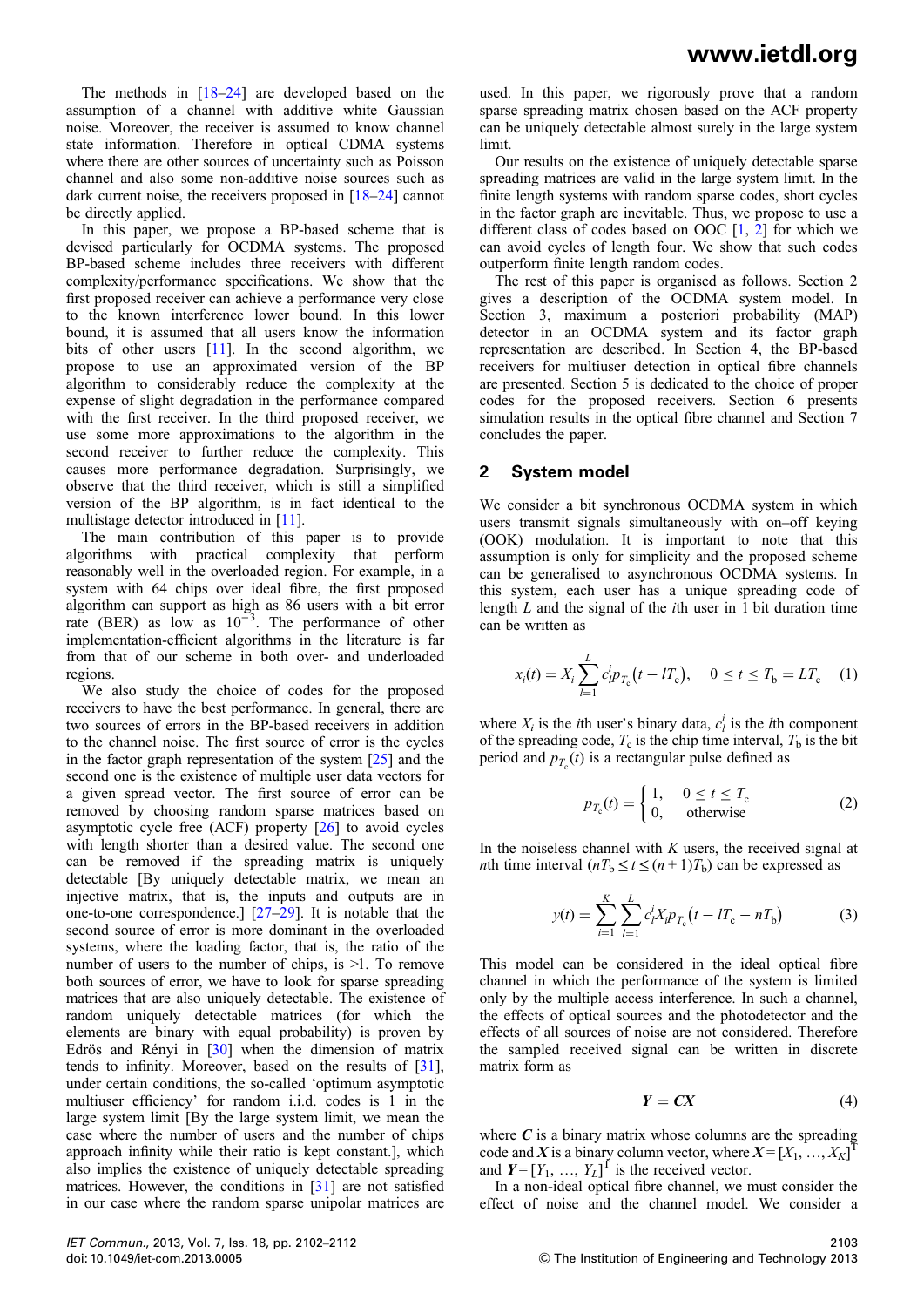

Fig. 1 Block diagram of receiver in each chip

receiver as shown in Fig. 1 that includes a photodetector and an integrator for each chip. We sample the output at the end of each chip. The sampled output for the *i*th user at the *l*th chip can be modelled by a Poisson distribution with mean  $X_i \lambda_x T_c$ , where

$$
\lambda_x = \frac{2}{w} P_{\text{av}} \frac{h}{h\nu} \tag{5}
$$

In (5),  $P_{\text{av}}$ ,  $\lambda_x$ ,  $\eta$ ,  $\nu$  and  $h$  indicate, respectively, the average received signal power on the photodetector area, the photo-electron count rate of the received signal, quantum efficiency, optical frequency and the Planck constant. Parameter  $w$  is the weight of spreading codes which will be defined more precisely later. We consider the effect of dark current noise and neglect the effects of other sources of noise such as thermal noise and beat noise. Dark current of photodetector can be modelled as a Poisson process with mean  $\lambda_n T_c$ , where

$$
\lambda_{\rm n} = \frac{i_{\rm dc}}{q} \tag{6}
$$

In (6),  $\lambda_n$ ,  $i_{dc}$  and q are the photoelectron count rate of dark current noise, the dark current of photodetector and electron charge, respectively. Hence, the received signal with K users in the lth chip can be modelled by a Poisson random variable with mean  $(m_l(X)\lambda_x + \lambda_n)T_c$ , where  $m_l(X)$  is the number of users which send '1' in the lth chip duration. In this case, the  $l$ th element of vector  $Y$  defined in (4) has a Poisson distribution with mean  $(m_l(X)\lambda_X + \lambda_n)T_c$ .

#### 3 MAP detection and its factor graph representation

Let vectors  $X$  and  $Y$  be defined as in (4) and assume that we have received vector Y and want to estimate  $X_i$ , the *i*th element of  $X$ , given  $Y$ . Individually optimum MAP detector estimates  $X_i$  by maximising its a posteriori probability as

$$
X_i = \arg\max_{X_i \in \{0,1\}} P(X_i | \mathbf{Y}) \tag{7}
$$

Equation (7) can be written based on the marginal functions of the joint a posteriori probability as

$$
X_{i} = \arg \max_{\alpha \in \{0,1\}} \sum_{X \in \{0,1\}^{K}, X_{i} = \alpha} P(X|Y)
$$
  
= 
$$
\arg \max_{\alpha \in \{0,1\}} \sum_{X \in \{0,1\}^{K}, X_{i} = \alpha} \frac{P(Y|X)P(X)}{P(Y)}
$$
(8)

By eliminating the constant term  $P(Y)$  from the denominator,

Fig. 2 Factor graph model of the bit synchronous OCDMA system

the MAP rule can be simplified as

$$
X_i = \arg \max_{\alpha \in \{0, 1\}} \sum_{X \in \{0, 1\}^K, X_i = \alpha} P(Y|X)P(X)
$$
  
= 
$$
\arg \max_{\alpha \in \{0, 1\}} \sum_{X \in \{0, 1\}^K, X_i = \alpha} P(\lbrace Y_1, \dots, Y_L \rbrace | X)P(X) \quad (9)
$$

It can be seen that given  $X$ ,  $Y_i$ 's are independent of each other and therefore  $P(Y|X) = \prod_{i} P(Y_i|X)$ . Moreover,  $X_i$ 's are independent of each other and hence we have

$$
X_i = \arg \max_{\alpha \in \{0,1\}} \sum_{X \in \{0,1\}^K, X_i = \alpha} \prod_l P(Y_l | X) \prod_k P(X_k) \tag{10}
$$

which shows the MAP detection can be converted into finding marginal functions of the following function [25]

$$
f(X, Y) = \prod_{l} P(Y_l | X) \prod_{i} P(X_i)
$$
 (11)

Marginal functions of  $f(X, Y)$  can be found by the BP algorithm on the factor graph model  $[25]$ . A factor graph is a bipartite graphical representation of a mathematical relation between some variable nodes and some factor nodes. We can realise the factor graph representation of an OCDMA scheme as depicted in Fig. 2. Each user bit  $X_k$  is represented by a circle, called the variable node or the symbol node. Each received signal entry  $Y_l$  represented by a square, called the factor node or the chip node. For any  $k$ and  $l$ , symbol node  $k$  and chip node  $l$  are connected by an edge if  $C_{l,k}$ , the element in *l*th row and the *k*th column of matrix  $C$ , is equal to 1. Consequently, the MAP multiuser detection of OCDMA can be efficiently implemented using the BP algorithm.

#### 4 Proposed BP-based multiuser receivers for OCDMA systems

In this section, three BP-based multiuser receivers for OCMDA systems over an optical fibre channel are proposed. The BP algorithm can be performed on the factor graph representation as follows. Each iteration of the BP algorithm has two halves. In the first half iteration, messages that are in the form of probabilities are sent from symbol nodes to chip nodes. Each chip node then computes the output message based on the received messages and sends it back to the symbol nodes to be used in the second half iteration. Therefore the BP algorithm at the iteration can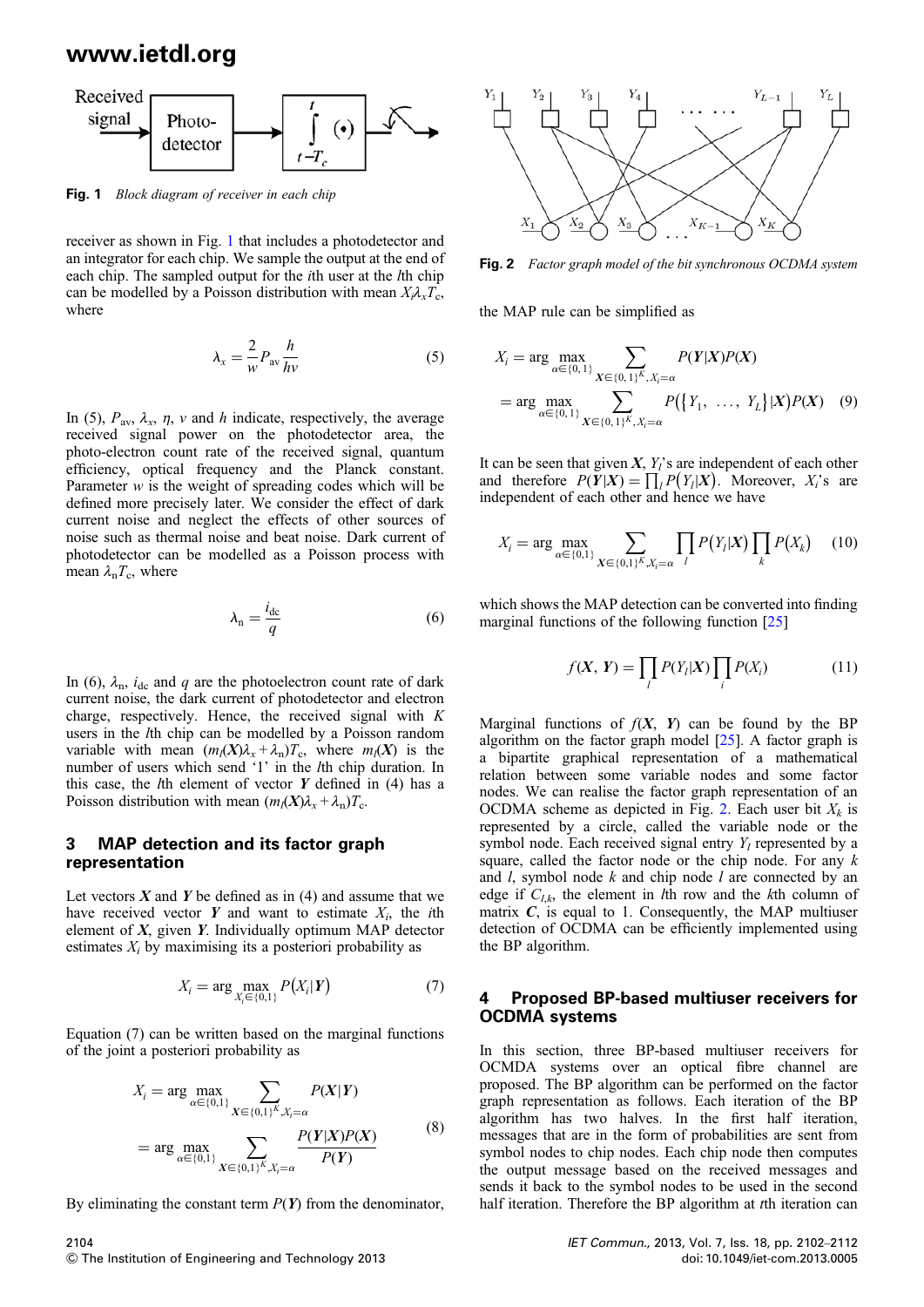be written as [20]

$$
P^t\left(X_k|\left\{Y_{j\neq l}\right\}\right) = \beta^t_{l,k} \prod_{j\neq l} P^t\left(Y_j|X_k,\left\{Y_{\mu\neq j}\right\}\right) \tag{12}
$$

$$
P^{t+1}\left(Y_l|X_k, \left\{Y_{j \neq l}\right\}\right) = \alpha_{l,k}^t \sum_{\{X_{m \neq k}\}} P(Y_l|X) \times \prod_{m \neq k} P'\left(X_m|\left\{Y_{j \neq l}\right\}\right) \tag{13}
$$

where  $\alpha_{l,k}^{t}$  and  $\beta_{l,k}^{t}$  are constants for normalisation and  $\{Y_{j\neq k}\}$  $\{u_i\}$  is a vector of all of  $Y_j$ 's excluding  $Y_l$ .  $P^t(X_{k_l})$  [or  $P^t(Y_{k_l})$ ] indicates the conditional probability that  $X_k$  (or  $Y_k$ ) has a certain value in the iteration. A posteriori probability,  $P^{t}(X_{k}|\boldsymbol{Y})$ , can be obtained as

$$
P^{t}(X_{k}|Y) = \alpha_{k} \prod_{j} P^{t}(Y_{l}|X_{k}, \{Y_{j \neq l}\})
$$
 (14)

Since we consider OOK signalling, the probabilities in (12) and (13) have to be computed twice for  $X_k = 0$  and  $X_k = 1$ . Instead of doing so, we can use log-likelihood ratio value of the messages as

$$
V_{k \to l}^{t} = \ln \left( \frac{P^{t} \left( X_{k} = 1 | \left\{ Y_{j \neq l} \right\} \right)}{P^{t} \left( X_{k} = 0 | \left\{ Y_{j \neq l} \right\} \right)} \right)
$$
(15)

$$
V_{l \to k}^{t} = \ln \left( \frac{P^{t} \left( Y_{l} | X_{k} = 1, \ \left\{ Y_{j \neq l} \right\} \right)}{P^{t} \left( Y_{l} | X_{k} = 0, \ \left\{ Y_{j \neq l} \right\} \right)} \right)
$$
(16)

where  $V_{k\to l}^t$  represents the message from symbol node k to chip node l and  $V_{l\to k}^f$  represents the message from chip node l to symbol node  $k$  at the tth iteration. From (15) and (16), the first half iteration of the BP algorithm, (12), can be written as

$$
V_{k \to l}^t = \sum_{j \in \partial k \setminus l} V_{j \to k}^t \tag{17}
$$

where ∂k denotes the subset of chips connected directly to user  $k$  which is referred to as neighbourhood of the symbol node  $k$ . Also, let ∂k\l denote the neighbourhood of symbol node k excluding chip node *l*. Then, the second step of the algorithm in the *th chip can be written as (see*  $(18)$ *)* 

The conditional probability distribution of  $Y_t$ ,  $P(Y_1|X_k, \{X_t\}_{t \in \partial U})$ k), is Poisson with mean  $\lambda_l(X)T_c$  and is given by

$$
P\Big(Y_l|X_k, \{X_t\}_{t \in \partial l/k}\Big) = \frac{\exp\big(\!-\lambda_l(X)T_c\big)\big(\lambda_l(X)T_c\big)^{Y_l}}{(Y_l)!} \quad (19)
$$

where  $\lambda_i(X) = m_i(X)\lambda_x + \lambda_n$  in which  $m_i(X)$  is the number of users which send 1 in the *l*th chip. In the rest of the paper for simplicity, we show  $\lambda_l(X)$  and  $m_l(X)$  by  $\lambda_l$  and  $m_l$ , respectively, and without loss of generality set  $T_c = 1$ . By substituting (19) into (18), we have

$$
V_{l \to k}^{t+1} = \ln\left(\frac{A}{B}\right) \tag{20}
$$

where

$$
A = \sum_{\left\{X_{t \in \partial I/k}\right\}, X_k = 1} \left[\frac{\exp(-\lambda_l)(\lambda_l)^{Y_l}}{(Y_l)!}\right] \left[\prod_{j \in \partial I/k, X_{j} = 1} \exp(V_{j \to l}^t)\right]
$$
\n(21)

and

$$
B = \sum_{\{X_{t \in \partial I/k}\}, X_k = 0} \left[ \frac{\exp(-\lambda_l)(\lambda_l)^{Y_l}}{(Y_l)!} \right]
$$

$$
\times \left[ \prod_{j \in \partial I/k, X_j = 1} \exp(V_{j \to l}^t) \right]
$$
(22)

By eliminating  $(Y_l)$ ! from numerator and denominator and using the approximation

$$
\ln\left(\sum_{i} \exp\left(r_{i}\right)\right) \simeq \max_{i} \left(r_{i}\right) \tag{23}
$$

(20) can be written as

$$
V_{l \to k}^{t+1} = \max_{\begin{Bmatrix} X_{i \in \partial l/k} \\ X_{k=1} \end{Bmatrix}} \left( Y_{l} \ln(\lambda_{l}) - \lambda_{l} + \sum_{j \in \partial l/k, X_{j}=1} V_{j \to l}^{t} \right)
$$

$$
- \max_{\begin{Bmatrix} X_{i \in \partial l/k} \\ X_{k=0} \end{Bmatrix}} \left( Y_{l} \ln(\lambda_{l}) - \lambda_{l} + \sum_{j \in \partial l/k, X_{j}=1} V_{j \to l}^{t} \right)
$$
(24)

We can summarise the operations in Algorithm 1 (see Fig. 3):

Two maximisations in the fourth step of Algorithm 1 (Fig. 3) in each iteration are done between  $2^{\zeta_1-\zeta_1}$  terms in the *l*th chip, where  $\zeta_l$  is the number of variable nodes connected to the *l*th chip node. If the values of  $\zeta/N$  are small for all  $l \in \{1, ..., L\}$  and the algorithm converges with finite number of iterations, the algorithm uses a number of operations that is linear in the number of chips. However, Algorithm 1 is more complicated than many conventional algorithms in OCDMA systems. In fact, the second stage of the BP algorithm [(18)] makes it too complicated. Now, we try to simplify (18) to obtain a simpler algorithm. It can be seen that (18) can be converted to

$$
V_{l \to k}^{t+1} = \ln \left( \frac{\sum_{l'_{lk} \in \{0, \dots, \zeta_l - 1\}} P(Y_l | X_k = 1, I'_l) P(I'_{lk})}{\sum_{l'_{lk} \in \{0, \dots, \zeta_l - 1\}} P(Y_l | X_k = 0, I'_{lk}) P(I'_{lk})} \right) (25)
$$

$$
V_{l \to k}^{t+1} = \frac{\sum \left\{ X_{i \in \partial l/k} \right\} P\left(Y_l | X_k = 1, \left\{ X_{i \in \partial l/k} \right\} \right) \left[ \prod_{i \in \partial l/k} P^t \left(X_i | \left\{ Y_{j \neq l} \right\} \right) \right]}{\sum \left\{ X_{i \in \partial l/k} \right\} P\left(Y_l | X_k = 0, \left\{ X_{i \in \partial l/k} \right\} \right) \left[ \prod_{i \in \partial l/k} P^t \left(X_i | \left\{ Y_{j \neq l} \right\} \right) \right]} \tag{18}
$$

IET Commun., 2013, Vol. 7, Iss. 18, pp. 2102–2112 doi: 10.1049/iet-com.2013.0005

2105  $©$  The Institution of Engineering and Technology 2013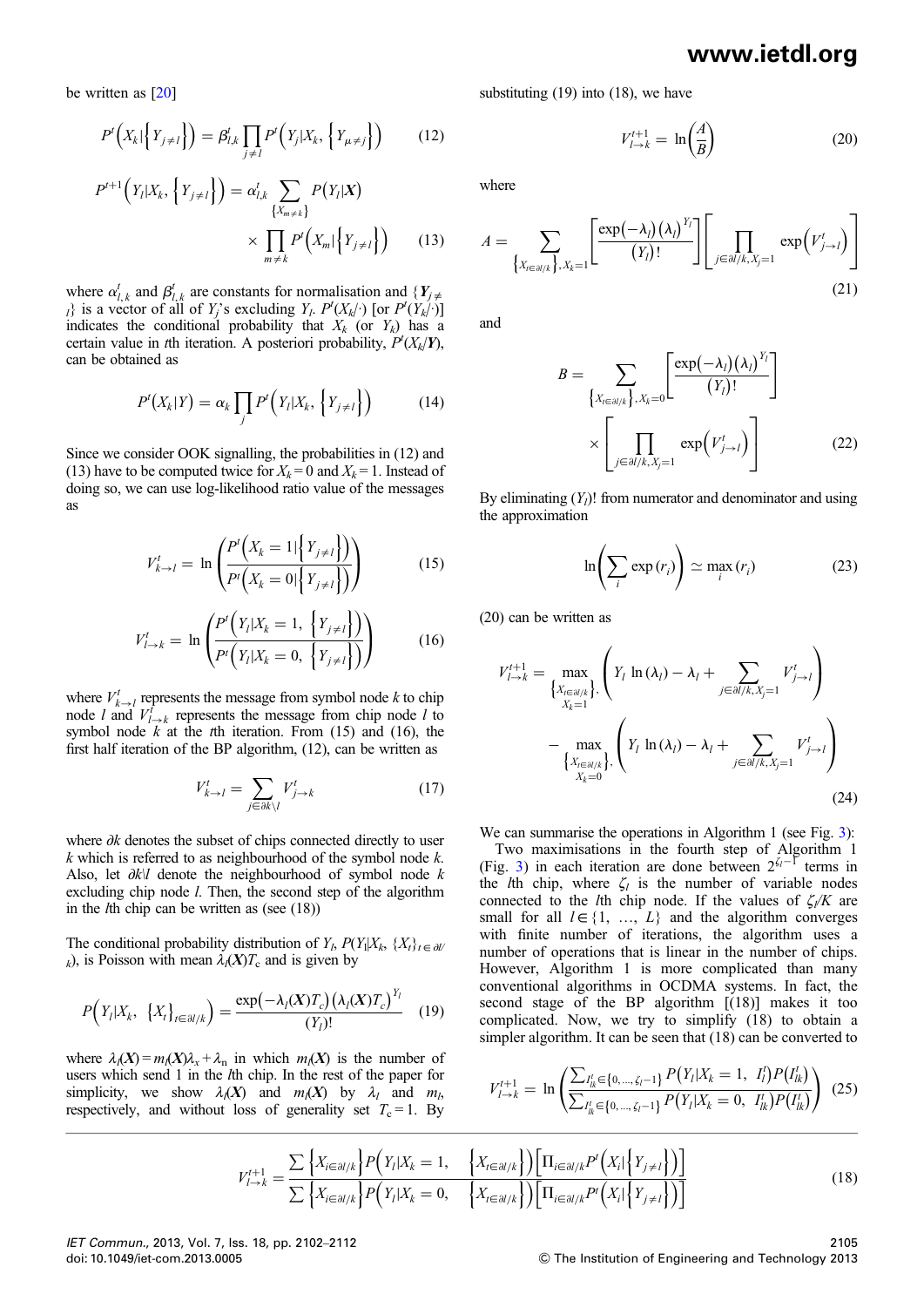Initialisation:

1. for all  $l, k$  do  $V_{l \rightarrow k} \leftarrow 0$ .

**Main iterations:** 

 $\overline{A}$ 

2. for  $t = 1$  to T (the number of iteration) do 3,4.

for all  $k$ ,  $l \in \partial k$  do 3.

$$
V_{k \to l}^t = \sum_{j \in \partial k \setminus l} V_{j \to k}^t.
$$
\n(25)

4. **for all** 
$$
l, k \in \partial l
$$
 **do**  
\n
$$
V_{l \to k}^{t+1} = \max_{\{X_{t \in \partial l \setminus k}\}, \left(Y_l \ln{(\lambda_l)} - \lambda_l + \sum_{j \in \partial l \setminus k, X_j = 1} V_{j \to l}^t\right) - \max_{\{X_{t \in \partial l \setminus k}\}, \left(Y_l \ln{(\lambda_l)} - \lambda_l + \sum_{j \in \partial l \setminus k, X_j = 1} V_{j \to l}^t\right) \tag{26}
$$

\n- 5. Return 
$$
V_k = \sum_{l \in \partial k} V_{l \to k}^T
$$
.
\n- 6. If  $V_k \geq 0$  then  $X_k = 1$ , else  $X_k = 0$ .
\n

Fig. 3 Algorithm 1

where

$$
P(I'_{lk}) = \prod_{\sum_{u \in \partial l \setminus k} X_u = I'_{lk}} P'\left(X_u | \left\{Y_{j \neq l}\right\}\right) \tag{26}
$$

One can interpret  $I_{lk}^t$  as the total interference caused by all users excluding the kth user. From (26), it can be seen that  $I_{lk}^t$  is a Poisson Binomial random variable [The Poisson Binomial distribution is a discrete probability distribution of a sum of independent Bernoulli trials with unequal probabilities.] which can be approximated by a Gaussian distribution  $\tilde{N}(\mu_{lk}^t, \sigma_{lk}^2)$  in the large system limit, where

$$
\mu_{lk}^{t} = \sum_{u \in \partial l/k} P^{t} \left( X_{u} = 1 | \left\{ Y_{j \neq l} \right\} \right)
$$
\n
$$
= \sum_{u \in \partial l/k} \frac{\exp(V_{u \to l}^{t})}{\exp(V_{u \to l}^{t}) + 1} \tag{27}
$$

and

$$
\sigma_{lkt}^{2} = \sum_{u \in \partial l/k} P^{t} \Big( X_{u} = 1 | \Big\{ Y_{j \neq l} \Big\} \Big)
$$
  

$$
\Big( 1 - P^{t} \Big( X_{u} = 1 | \Big\{ Y_{j \neq l} \Big\} \Big) \Big) = \sum_{u \in \partial l/k} \frac{\exp(V_{u \to l}^{t})}{\left( \exp(V_{u \to l}^{t}) + 1 \right)^{2}}
$$
(28)

Equations (27) and (28) can also be approximated by two

simple functions as

$$
\mu_{lk}^t = \sum_{u \in \partial l \setminus k} U(V_{u \to l}^t) \tag{29}
$$

and

$$
\sigma_{lkt}^2 = \sum_{u \in \partial l \setminus k} F(V_{u \to l}^t)
$$
 (30)

respectively, where

$$
U(x) = \begin{cases} 0, & x \le 0 \\ 1, & x > 0 \end{cases} \tag{31}
$$

and

$$
F(x) = \begin{cases} -0.09|x| + 0.29, & -3.22 \le x \le 3.22\\ 0, & \text{otherwise} \end{cases}
$$
 (32)

By substituting Gaussian approximation of  $P(I_{lk}^{t})$  and (19) into (25) and using approximation (23), we have (see (33))

where  $I_{lk}^{t_1}$  and  $I_{lk}^{t_0}$  maximise the first and the second terms in the right-hand side of (33), respectively. Therefore  $I_{lk}^{t_1}$  and  $I_{lk}^{t0}$  can be obtained by setting derivatives of the first and the second terms in the right-hand side of (33) equal to zero, respectively. Then, by some simplifications we have

$$
-\lambda_x \sigma_{lk}^2 (\lambda_n + I_{lk}^{t1} \lambda_x + \lambda_x) + Y_l \lambda \sigma_{lk}^2
$$
  
 
$$
-(\lambda_n + I_{lk}^{t1} \lambda_x + \lambda_x) (I_{lk}^{t1} - \mu_{lk}^t) = 0
$$
 (34)

$$
V_{l \to k}^{t+1} = \left\{ -(\lambda_n + I_{lk}^t \lambda_x + \lambda_x) + Y_l \ln (\lambda_n + I_{lk}^t \lambda_x + \lambda_x) - \frac{(I_{lk}^t - \mu_{lk}^t)^2}{2\sigma_{lkt}^2} \right\}_{I_{lk}^t = I_l^{t1}}
$$

$$
- \left\{ -(\lambda_n + I_{lk}^t \lambda_x) + Y_l \ln (\lambda_n + I_{lk}^t \lambda_x) - \frac{(I_{lk}^t - \mu_{lk}^t)^2}{2\sigma_{lkt}^2} \right\}_{I_{lk}^t = I_{lk}^{t0}}
$$
(33)

2106  $©$  The Institution of Engineering and Technology 2013 IET Commun., 2013, Vol. 7, Iss. 18, pp. 2102–2112 doi: 10.1049/iet-com.2013.0005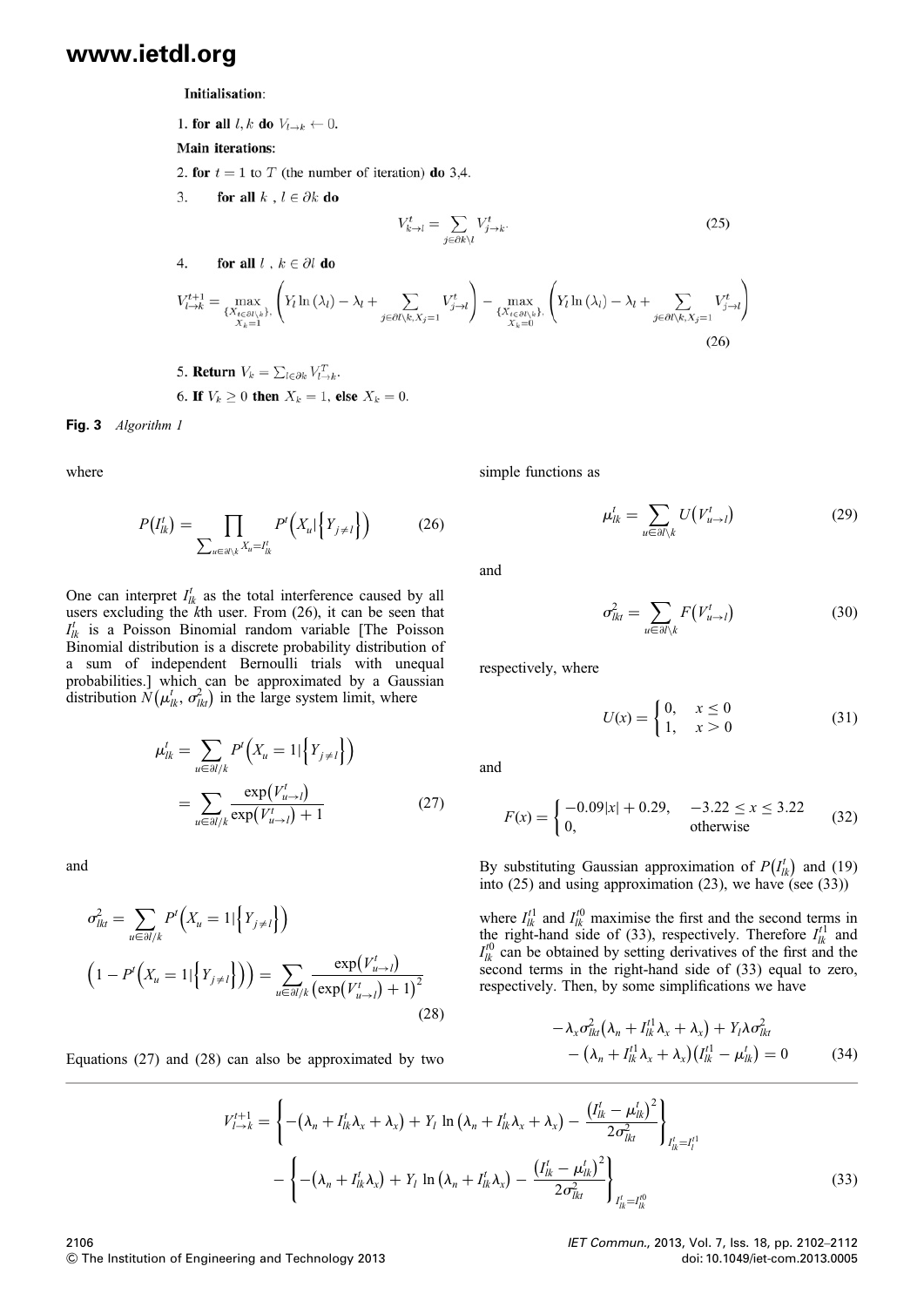and

$$
-\lambda_x \sigma_{lkl}^2 (\lambda_n + I_{lk}^{t0} \lambda_x) + Y_l \lambda \sigma_{lkl}^2 - (\lambda_n + I_{lk}^{t0} \lambda_x) (I_{lk}^{t0} - \mu_{lk}^t) = 0
$$
\n(35)

Equations (34) and (35) are two quadratic equations that can be solved easily. One can simplify (33) more by assuming large average rate of photoelectron  $(\lambda_x)$  as

$$
V_{l \to k}^{t+1} = (I_{lk}^{t0} - I_{lk}^{t1})\lambda_x + Y_l \ln \frac{(\lambda_n + I_{lk}^{t1}\lambda_x + \lambda_x)}{(\lambda_n + I_{lk}^{t0}\lambda_x)}
$$
(36)

To simplify more, we approximate  $V_{k\to l}^t$  by  $V_k^t = \sum_{l \in \partial k} V_{l\to k}^t$ . This assumption is valid in the large system limit. Therefore, in each iteration of the algorithm, only K messages  $(V_k^t)$  have to be updated. Moreover, we should update  $\mu_{lk}^t$  and  $\sigma_{lk}^2$  in each iteration with much less complexity than the update process in step 4 of Algorithm 1 (see Fig. 3). The proposed simplified algorithm can be summarised in Algorithm 2 (see Fig. 4):

we will show in simulation results that Algorithm 2 (Fig. 4) performs pretty closely to Algorithm 1 despite the considerable reduction in its complexity.

We now make some more simplification to Algorithm 2 which results in a new algorithm called Algorithm 3. To do so, we assume that  $\sigma_{lk}^2 \ll 1$ , therefore the solutions of (41) and (42) (see Fig. 4) can be easily obtained as

$$
I_{lk}^{t1} = \mu_{lk}^t \tag{37}
$$

and

$$
I_{lk}^{t0} = \mu_{lk}^t \tag{38}
$$

Hence, step 4 in Algorithm 2 can be simplified by substituting (37) and (38) into it as

$$
V_k^{t+1} = \sum_{l \in \partial k} -\lambda_x + Y_l \ln\left(1 + \frac{1}{\left(\lambda_n/\lambda_x\right) + \mu_{lk}^t}\right) \tag{39}
$$

As a result, step 3.2 and the variance update in step 3.1 are removed from Algorithm 2. In this new algorithm, two variables  $V_k^t$  and  $\mu_{lk}^t$  have to be updated. It can be observed that Algorithm 3 is the same as the well-known multistage detector introduced in [11]. In other words, the multistage detector can be considered as a simplified version of the BP algorithm. It is important to remind that this result is based on the assumption that  $\sigma_{lkt}^2 \ll 1$  and it can be easily seen that in the beginning of the algorithm, this assumption is not valid. For example, in the first iteration, it can be seen from (28) that

$$
\sigma_{lk1}^2 = \frac{(\zeta_l - 1)}{4} \tag{40}
$$

#### Initialisation:

1- for all k do  $V_k^0 \leftarrow 0$ .

**Main iterations:** 

2- for  $t = 0$  to  $T - 1$  (T is the number of iteration.) do 3, 4

3- for  $l = 1$  to L and  $k \in \partial l$  do 3.1, 3.2

#### Mean and Variance calculation:

 $3.1 -$ 

$$
\mu_{lk}^t = \sum_{u \in \partial l \setminus k} U(V_u^t),\tag{39}
$$

$$
\sigma_{lkt}^2 = \sum_{u \in \partial l \backslash k} F(V_u^t),\tag{40}
$$

Interference approximation:

3.2- Solve

$$
-\lambda_x \sigma_{lkt}^2(\lambda_n + I_{lk}^{t1}\lambda_x + \lambda_x) + Y_l \lambda \sigma_{lkt}^2 - (\lambda_n + I_{lk}^{t1}\lambda_x + \lambda_x)(I_{lk}^{t1} - \mu_{lk}^t) = 0,\tag{41}
$$

and

$$
-\lambda_x \sigma_{lkt}^2(\lambda_n + I_{lk}^{t0}\lambda_x) + Y_l \lambda \sigma_{lkt}^2 - (\lambda_n + I_{lk}^{t1}\lambda_x)(I_{lk}^{t0} - \mu_{lk}^t) = 0.
$$
 (42)

4- for all  $k$ , do

$$
V_k^{t+1} = \sum_{l \in \partial k} \left( I_{lk}^{t0} - I_{lk}^{t1} \right) \lambda_x + Y_l \ln \frac{(\lambda_n + I_{lk}^{t1} \lambda_x + \lambda_x)}{(\lambda_n + I_{lk}^{t0} \lambda_x)}.
$$
(43)

5- If  $V_k^T \ge 0$  then  $X_k = 1$ , else  $X_k = 0$ .

Fig. 4 Algorithm 2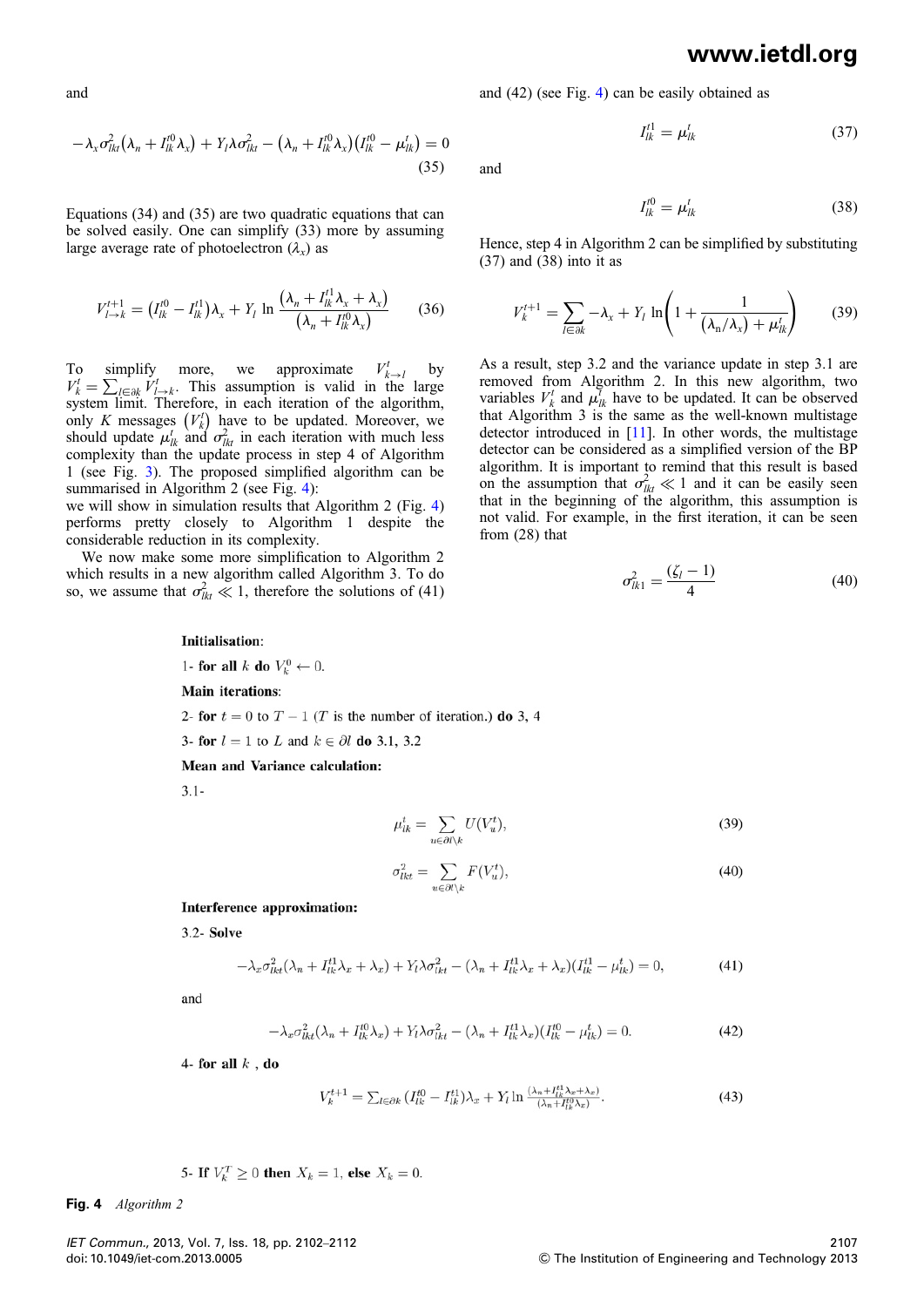where  $\zeta_l$  is the degree of the *l*th chip. Equation (40) clearly shows that the assumption  $\sigma_{lkt}^2 \ll 1$  is not valid. As iterations continue, the value of  $\sigma_{lkt}^2$  starts to decrease making this assumption valid for larger number of iterations. This inconsistency causes the performance of Algorithm 3 to be worst than the two former algorithms.

To summarise, Algorithms 1, 2 and 3 (see Figs. 3 and 4) can provide a trade-off between complexity and performance of OCDMA detection.

#### 5 Spreading code design

It is known that the BP algorithm performs optimally on graphs that are cycle free. However, for some of the most important applications of the BP algorithm such as decoding of LDPC codes, the underlying factor graph has cycles. Extensive simulation results show that for graphs with no short cycle, the BP algorithm can achieve astonishing performance [25]. Consequently, in graphs corresponding to OCDMA systems, we must choose the ones with no short cycles. In order to satisfy this condition, the spreading matrix should be sparse. In sparse matrices, if the average number of non-zero elements in each column of spreading matrix grows as slow as  $o(L^{1/4t})$  with L (the number of chips), the probability that a variable node is involved in a cycle of length shorter than  $t$  approaches zero in the large system limit  $[26]$ . This is often called the ACF property. From ACF property, it can be observed that the number of short cycles decreases if the weight of spreading codes decreases. However, when the weight of codes decreases, the transformation between the user information bits,  $X$ , and the channel output (in the noiseless channel), CX, may not be one-to-one anymore. This is particularly more probable in the overloaded case, where the number of users is greater than the number of chips.

In general, the spreading matrix  $C$  is called uniquely detectable if there is a unique solution for  $Y = CX$ , that is

$$
CX_1 = CX_2 \Rightarrow X_1 = X_2 \tag{41}
$$

For OCMDA systems with OOK modulation, we have  $X_1$ ,  $X_2 \in \{0, 1\}^K$ . Moreover, we can write (41) as follows

$$
C(X_1 - X_2) = 0 \Rightarrow X_1 - X_2 = 0 \tag{42}
$$

By defining  $\mathbf{Z} = X_1 - X_2 \in \{\pm 1, 0\}^K$ , one can represent (42) as

$$
CZ = 0 \Rightarrow Z = 0 \tag{43}
$$

Another way to show  $(43)$  is  $[27-29]$ 

$$
\text{null}(C) \bigcap {\{\pm 1, 0\}}^K = \phi \tag{44}
$$

where null(C) is the null space of C and  $\phi$  indicates the empty set. In [30], authors prove that random uniquely detectable matrices (when the entries of matrix are chosen randomly from  $\{0, 1\}$  with equal probability) exist even for large loading factor when the dimensions of matrix tend to infinity. Moreover, in [31], it is proved that under certain conditions, the so-called optimum asymptotic multiuser efficiency of a CDMA system with a spreading matrix  $C$ with i.i.d elements tends to 1 if the loading factor  $\beta = K/L$  is kept equal to an arbitrary constant when  $K$  tends to infinity. This implies that for such a system, the spreading matrix  $C$ 

is uniquely detectable in the large system limit. However, the conditions in [31] are not satisfied when the spreading matrix is chosen based on the ACF property, for example, when the matrix is sparse. In the next theorem, we prove that in the large system limit, choosing random sparse matrices based on the ACF property, will result in uniquely detectable matrices with probability tending to 1.

*Theorem 1:* Let A be an  $L \times K$  binary random matrix whose elements have Bernoulli  $(p)$  distribution  $[If z has a$ Bernoulli  $(p)$  distribution, its value is 1 with probability  $p$ and 0 with probability  $1 - p$ .] such that the average number of 1's in each row, that is,  $Kp$ , satisfies the following equation

$$
Kp = K^{(1/\alpha)} \tag{45}
$$

where  $\alpha$  is a finite real number greater than 1. If K and L tend to infinity such that the loading factor is kept equal to an arbitrary constant, then  $A$  is uniquely detectable with probability approaching 1.

#### *Proof:* See the Appendix.

*Theorem 1:* Implies that if we select an  $L \times K$  random matrix whose elements are in  $\{0, 1\}$  and the average number of non-zero elements in each row is equal to  $K^{1/\alpha}$  for some  $\alpha$  > 1, it is uniquely detectable with probability 1 in the large system limit. Moreover, based on the ACF property such a matrix has no cycles of length shorter than  $\alpha/4$ .

In a system with finite length, choosing the value of  $\alpha$  is very important. It can be seen that in the finite length systems, there is in fact an optimum value for  $\alpha$ . In other words, there is an optimum value for the average number of non-zero elements in each row. In simulation results section, we show this fact for the first proposed receiver.

In the finite length systems as opposed to large system limit, we cannot guarantee that there is no cycles shorter than a given length and this can degrade the performance. Therefore, for the considered OCDMA system, we investigate the existences of graphs for which we can guarantee that there are no cycles of length 4. To do so, we need sparse codes that have at most one chip interference with each other. A natural choice of codes that satisfy this condition are OOC with low weight and their shifted versions when the maximum cross-correlation between codes is set to 1. We abbreviate such codes by shifted optical orthogonal codes (SOOC).

In general, an  $(L, w, \lambda_a, \lambda_c)$  OOC is a family of  $(0, 1)$ sequences of length  $L$  and weight  $w$  with maximum autoand cross-correlation  $\lambda_a$  and  $\lambda_c$ , respectively. These codes are designed for asynchronous OCDMA systems. For synchronous OCDMA systems, the OOC codes and their cyclically shifted versions can be used. This makes it possible to significantly increase the number of codes compared with the asynchronous case. We use OOC's with small values for w (around 4 in our case) and  $\lambda_c = 1$ . In such a case, the maximum number of codes is obtained by Johnson's bound as follows [32]

$$
N_{\rm c} < \left[\frac{L}{w} \left[\frac{L-1}{w-1}\right]\right] \tag{46}
$$

In the simulation results section, we compare the performance of the random codes with that of SOOC codes.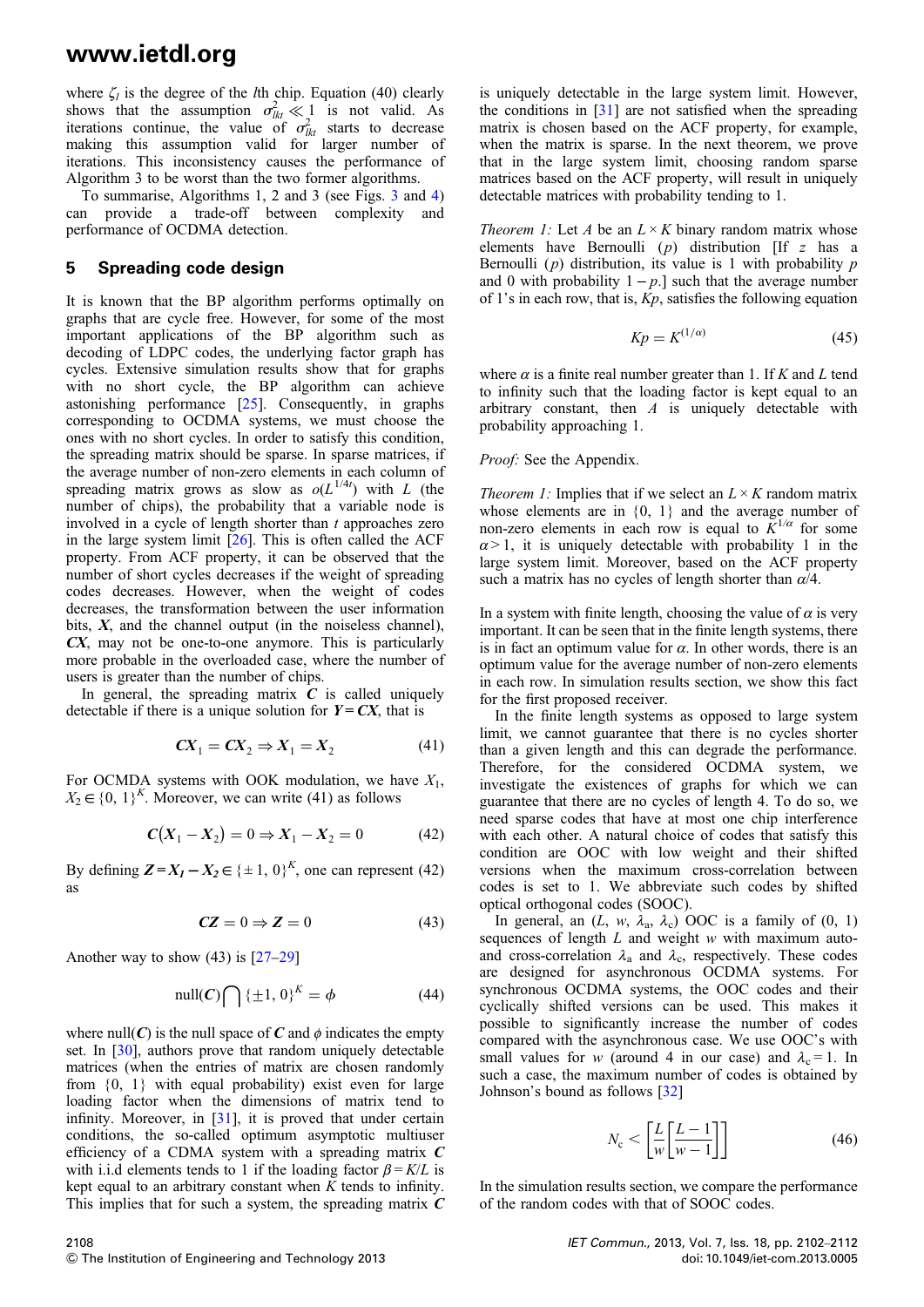#### 6 Simulation results

In this section, simulation results are presented to demonstrate the performance of the proposed receivers in optical fibre channels. First, the performance of Algorithm 1 is investigated for random codes and SOOC codes in the noiseless channel. A noiseless channel can be easily obtained by letting  $\lambda_n = 0$  and  $\lambda_r \gg 1$ .

Fig. 5 shows the BER performance of Algorithm 1 against the number of iterations using random codes of weight 5 for a system with  $L = 64$  chips and with  $K = 80$ , 92 users in the noiseless channel. To do so, we have randomly generated the spreading matrix while guaranteeing to have exactly 5 ones on each column of the matrix. From Fig. 5, it is observed that a few number of iterations is enough to obtain the best performance of Algorithm 1. To achieve BER of 10<sup>-3</sup>, the number of users is limited to 80, which is still in the overloaded region; however, we show that SOOC codes can accommodate a larger number of users to achieve the same BER.

In Fig. 6, we plot the BER performance of Algorithm 1 against the number of users for the random codes with different weights in the overloaded region. Moreover, the



**Fig. 5** BER results of Algorithm 1 against the number of iterations  $(L = 64, \lambda_n = 0 \text{ and } \lambda_r \gg 1)$ 



**Fig. 6** BER performance of Algorithm 1 for random codes  $(L = 64,$  $\lambda_n = 0$  and  $\lambda_x \gg 1$ )

### www.ietdl.org

number of iteration is set 10 to obtain the best performance. As can be seen, there is an optimum value for the row weight of the spreading matrix, which is 5 in this case. The existence of this optimum weight is because of two sources of error in Algorithm 1 in the overloaded region. The first source of error is the cycles in the factor graph representation of the system [25] and the second one is the existence of multiple user data vectors for a given spread vector. The probability of having cycle increases when the weight increases. However, the probability of the second source of error decreases when the weight increases. Therefore there is an optimum weight that results in the best BER. Note that this optimum weight depends on the code length. In fact, for each code length L, there is an optimum weight that minimises the probability of error. Our simulation shows that the optimum weight for random codes with length 64 is 4.

Fig. 7 shows the performance of Algorithm 1 for the SOOC codes. In this figure, the same parameters as in Fig. 5 are used. We have also included the best random code from the previous figure. It can be observed from Fig. 7 that SOOC has a better performance than the random codes in terms of number of supported users. It is notable that the optimum value of the weight of codes for SOOC codes is 4. We also compare the performance of Algorithm 1 with that of conventional correlator and a new interference cancellation method presented in [33]. It can be observed that Algorithm 1 has a performance much better than the two other methods.

In the remaining parts of the simulation results, we investigate the performance of the proposed receivers in a real optical channel, that is, non-zero  $\lambda_x$  and finite  $\lambda_n$  and consider the effect of different system parameters, namely, number of iterations, number of chips, number of users and average photoelectron count on the BER performance of the three proposed algorithms. In the simulations, SOOC codes with weight 4 are used because of their superior performance as shown in Fig. 7.

In Fig. 8, we have investigated the BER performance of the proposed receivers against the number of iterations for different number of users. We have set  $L = 128$ ,  $\lambda_n = 0.1$ and  $\lambda_x = 5$ . Fig. 8 shows that the three proposed algorithms converge in a few number of iterations.

In Fig. 9, we have investigated the BER performance of the proposed methods against the number of chips for 20 users. We set  $\lambda_n = 0.1$ ,  $\lambda_x = 5$  and T the number of iterations to 10. From this figure, we see that the performance of Algorithm



**Fig. 7** BER performance of Algorithm 1 for SOOC ( $L = 64$ ,  $\lambda_n = 0$ and  $\lambda_r \gg 1$ )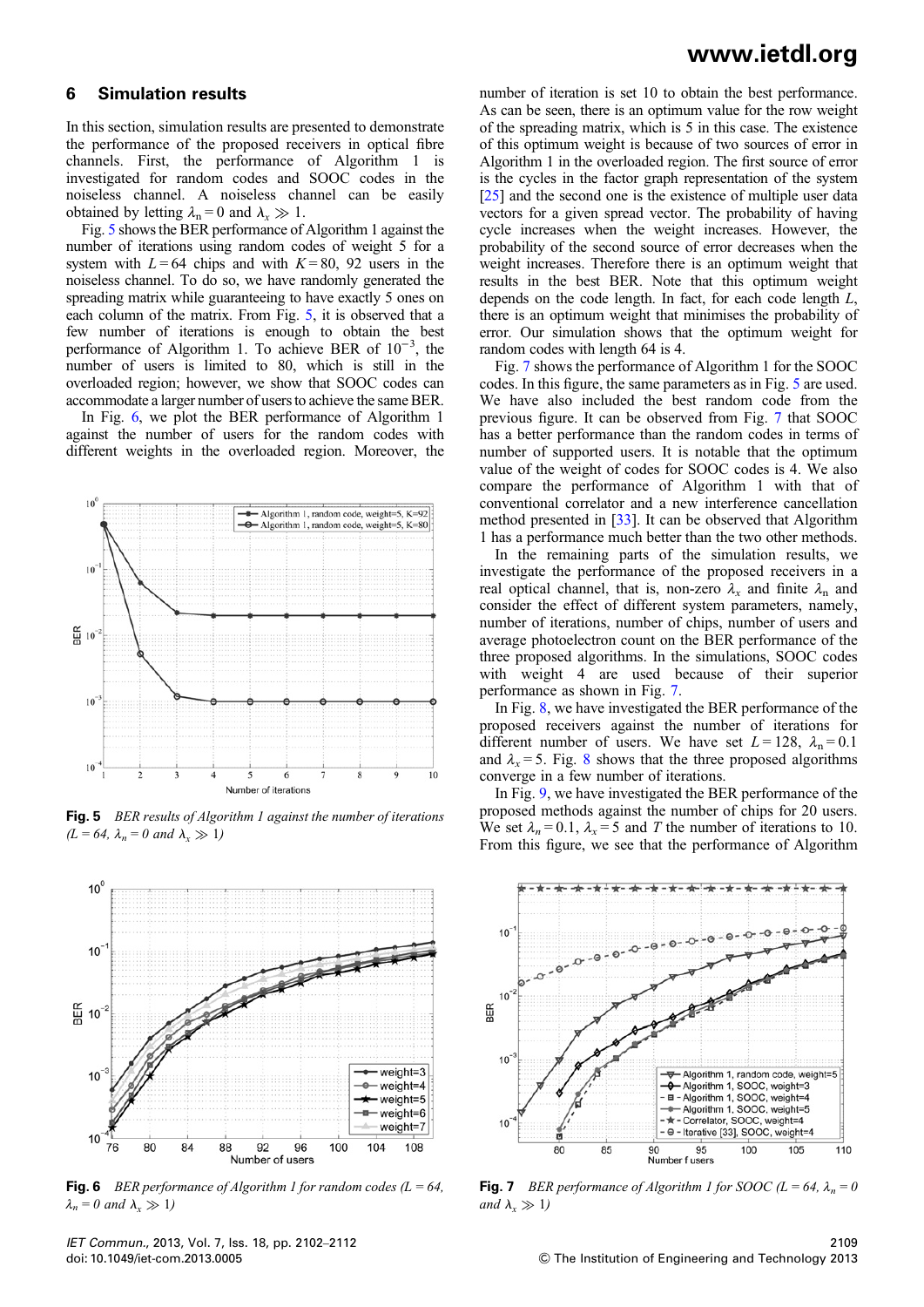

Fig. 8 BER results of the proposed receivers against the number of iterations for various number of users ( $L = 128$ ,  $\lambda_x = 5$  and  $\lambda_n = 0.1$ )



Fig. 9 Performance comparison of the proposed receivers against the number of chips  $(\lambda_x = 5, \lambda_n = 0.1$  and  $K = 20)$ 

1 is very close to the known interference lower bound for large number of chips. We also see that the performance of Algorithm 2 is pretty close to Algorithm 1 and the performance of Algorithm 3 is considerably worst than Algorithm 2. This is because of the approximation used in Algorithm 3 which results in (37) and (38). On the positive side, the complexity of this algorithm is less than that of Algorithm 2. Therefore the proposed BP-based receivers present different complexity/performance specifications.

Fig. 10 investigates the BER performance for the proposed receivers against the number of users when L (the number of chips) is set to 128. In this figure we set  $\lambda_n = 0.1$  and  $\lambda_x = 5$ . As it can be seen from this figure, the performance of the proposed receivers is in similar order as Fig. 9.

In Fig. 11, we have investigated the BER performance against the average photo-electron count in each chip. We have set  $L = 128$ ,  $K = 30$ ,  $\lambda_n = 0.1$  and the number of iteration to 10. As Fig. 11 shows, the performance of Algorithm 1 is very close to the known interference lower bound and Algorithms 2 and 3 have worst performance than the known interference lower bound as predicted. By increasing the average photoelectron count which can be achieved by increasing the transmitted power, BER improves.



Fig. 10 Performance comparison of the proposed methods against the number of users  $(\lambda_n = 0.1, \lambda_x = 5$  and  $L = 128$ )



Fig. 11 BER performance of the proposed receivers against the average of photo-electron count in each chip  $(\lambda_x)$  for 30 users  $(\lambda_n = 0.1$  and  $L = 128)$ 

#### 7 Conclusions

In this paper, three multiuser receivers for OCDMA systems based on the BP algorithm were proposed. The first proposed receiver was shown to exhibit a performance close to the known interference lower bound. The second receiver was obtained by applying some approximations to the first receiver to make it considerably simpler at the expense of a slight degradation in performance. It was shown that the third receiver is in fact identical to the multistage detector already proposed for OCDMA systems. We then investigated the spreading codes that can perform well with the proposed receivers. Consequently, we looked for sparse spreading matrices that are also uniquely detectable. We proved the existence of such matrices with probability approaching one in the large system limit. Nevertheless, systems with random sparse spreading matrices with finite dimensions can also exhibit a pretty good performance. For spreading codes of finite length, we also investigated the performance of SOOC codes when the maximum cross-correlation between codes is set to 1. In this case,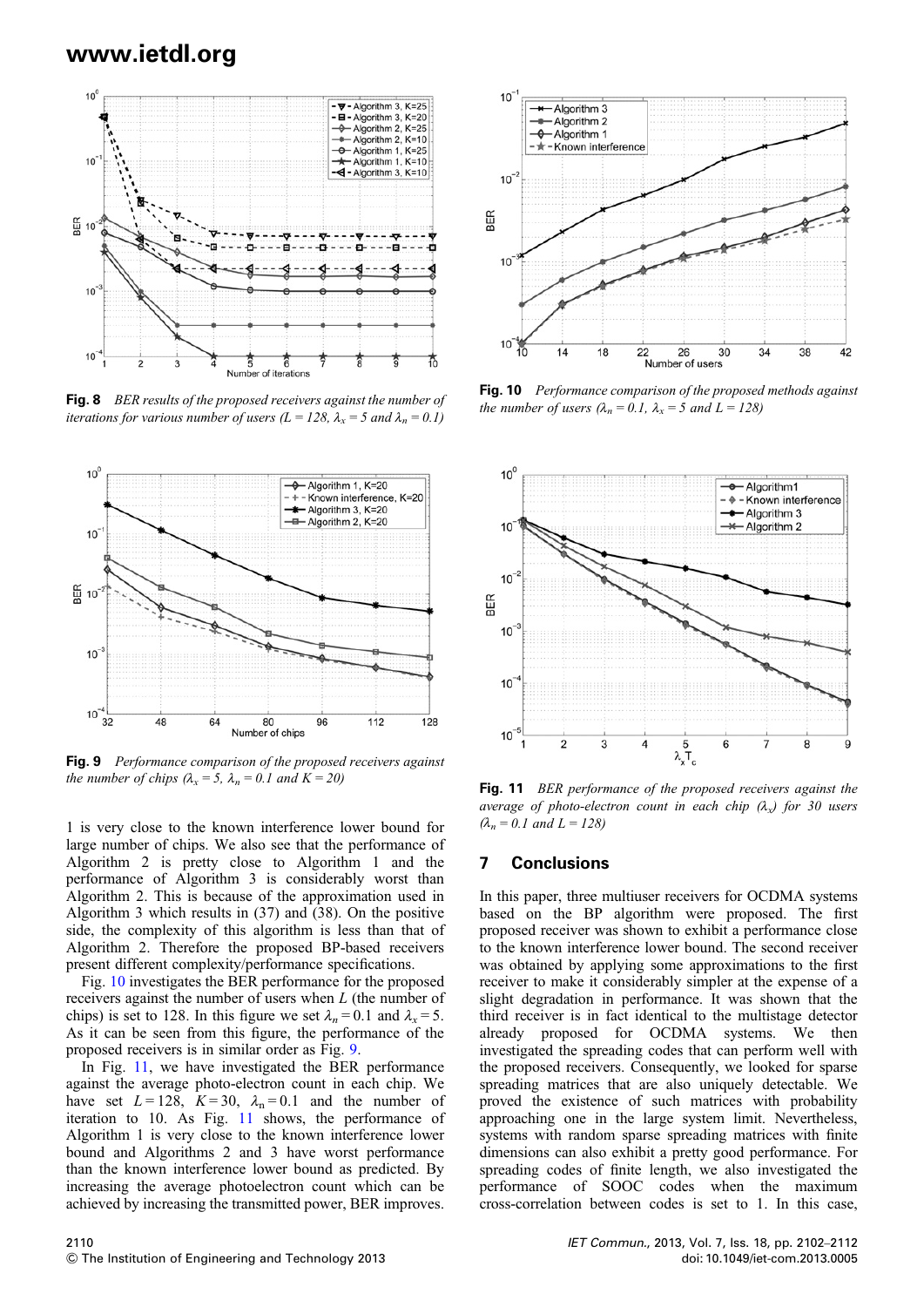there is no cycle with length 4 in the factor graph representation of the corresponding spreading matrix. It was shown that the proposed SOOC codes outperform random codes.

#### 8 Acknowledgment

This work was supported by the Iran Telecommunication Research Center (ITRC).

#### 9 References

- 1 Salehi, J.A.: 'Code division multiple-access technique in optical fiber network – part I: fundamental prnciples', IEEE Trans. Commun., 1989, 37, (8), pp. 824–833
- 2 Salehi, J.A., Brackett, C.A.: 'Code division multiple-access techniques in optical fiber networks – part II: systems performance analysis', IEEE Trans. Commun., 1989, 37, (8), pp. 834–842
- 3 Chung, F.R.K., Salehi, J.A., Wei, V.K.: 'Optical orthogonal codes: design, analysis, and applications', IEEE Trans. Inf. Theory, 1989, 35, (3), pp. 595–604
- Zahedi, S., Salehi, J.A.: 'Analytical comparison of various fiber-optic CDMA receiver structures', IEEE J. Lightwave Technol., 2000, 18, (12), pp. 1718–1727
- 5 Mashhadi, S., Salehi, J.A.: 'Code-division multiple-access techniques in optical fiber networks – part III: optical AND logic gate receiver structure with generalized optical orthogonal codes', IEEE Trans. Commun., 2006, 54, (8), pp. 1457-1468
- 6 Ghaffari, B.M., Matinfar, M.D., Salehi, J.A.: 'Wireless OCDMA LAN: digital design concepts', IEEE Trans. Commun., 2008, 56, (12), pp. 2154–2155
- 7 Prucnal, P.R., Santoro, M.A., Fan, T.R.: 'Spread spectrum fiber-optic local area network using optical processing', IEEE J. Lightwave Technol., 1986, 4, (5), pp. 547–554
- 8 Kwong, W.C., Perrier, P.A., Prucnal, P.R.: 'Performance comparison of asynchronous and synchronous code-division multiple-access techniques for fiber-optic local area networks', IEEE Trans. Commun., 1991, 39, (11), pp. 1625–1634
- 9 Karbassian, M.M., Kueppers, F.: 'Synchronous OCDMA networks capacity increase using transposed modified prime codes', IEEE J. Lightwave Technol., 2010, 28, (17), pp. 2603–2610
- 10 Verdu, S.: 'Multiuser detection' (Cambridge University Press, 1998)
- 11 Pearce, M.B., Aazhang, B.: 'Multiuser detection for optical code division multiple access systems', IEEE Trans. Commun., 1994, 42, (2/3/4), pp. 1801–1810
- 12 Nelson, L.B., Poor, H.V.: 'Performance of multiuser detection for optical CDMA – part I: error probabilities', IEEE Trans. Commun., 1995, 43, (11), pp. 2803–2811
- Shalaby, H.M.H.: 'Chip-level detection in optical code division multiple access', IEEE J. Lightwave Technol., 1998, 16, (6), pp. 1077-1087
- 14 Goursaud, C., Vergonjanne, A.J., Zouine, Y., et al.: 'Serial interference cancellation receiver for OCDMA systems'. Proc. IEEE Conf. ITST, Brest, France, 2005, pp. 403–406
- 15 Shalaby, H.M.H.: 'Synchronous fiber-optic CDMA systems with interference estimators', IEEE J. Lightwave Technol., 1999, 17, (11), pp. 2268–2275
- 16 Goursaud, C., Saad, N.M., Zouine, Y., et al.: 'Parallel multiple access interference cancellation in optical DS-CDMA systems', Ann. Telecommun., 2004, 9–10, pp. 1053–1068
- 17 Motahari, A.S., Nasiri-Kenari, M.: 'Multiuser detections for OCDMA networks based on expectation-maximization algorithm', IEEE Trans. Commun., 2004, 52, (4), pp. 652–660
- 18 Yoshida, M., Tanaka, T.: 'Analysis of sparsely-spread CDMA via statistical mechanics'. IEEE Int. Symp. Information Theory, Seattle, WA, USA, 2006, pp. 2378–2382
- 19 Tanaka, T., Okada, M.: 'Approximate belief propagation, density evolution, and statistical neurodynamics for CDMA multiuser detection', IEEE Trans. Inf. Theory, 2005, 51, (2), pp. 700–706
- 20 Kabashima, Y.: 'A CDMA multiuser detection algorithm on the basis of belief propagation', J. Phys. A, Math. Gener., 2003, 36, pp. 11111–11121
- 21 Neirotti, J.P., Saad, D.: 'Improved message passing for inference in densely connected systems', Europhys. Lett., 2005, 71, (5), pp. 866–872
- 22 Tanaka, T.: 'A statistical mechanics approach to large-system analysis of CDMA multiuser detectors', IEEE Trans. Inf. Theory, 2002, 48, (11), pp. 2888–2910
- 23 Guo, D., Wang, C.: 'Multiuser detection of sparsely spread CDMA', IEEE J. Sel. Areas Commun., 2008, 26, (3), pp. 421–431

IET Commun., 2013, Vol. 7, Iss. 18, pp. 2102–2112 doi: 10.1049/iet-com.2013.0005

- 24 Hoshyar, R., Wathan, F.P., Tafazolli, R.: 'Novel low-density signature for synchronous CDMA systems over AWGN channel', IEEE Trans. Signal Process., 2008, 56, (4), pp. 1616–1626
- 25 Kschischang, F.R., Frey, B.J., Loeliger, H.A.: 'Factor graphs and the sum-product algorithm', IEEE Trans. Inf. Theory, 2001, 47, (2), pp. 498–519
- 26 Richardson, T.J., Urbanke, R.L.: 'The capacity of low-density parity check codes under message-passing decoding', IEEE Trans. Inf. Theory, 2001, 47, pp. 599–618
- Pad, P., Marvasti, F., Alishahi, K., Akbari, S.: 'A class of errorless codes for over-loaded synchronous wireless and OCDMA systems', IEEE Trans. Inf. Theory, 2009, 55, (6), pp. 2705–2715
- 28 Alishahi, K., Marvasti, F., Pad, P., Aref, V.: 'Bounds on the sum capacity of synchronous binary CDMA Channels', IEEE Trans. Inf. Theory, 2009, 55, (8), pp. 3577–3593
- 29 Alishahi, K., Dashmiz, S., Pad, P., Marvasti, F.: 'Design of signature sequences for overloaded CDMA and bounds on the sum capacity with arbitrary symbol alphabets', IEEE Trans. Inf. Theory, 2012, 58, (3), pp. 1441–1469
- 30 Edrös, R., Rényi, A.: 'On two problems of information theory', Publ.
- Hung. Acad. Sci., 1963, 8, pp. 241–254<br>31 Tse, D.N.C., Verdu, S.: 'Optimum asymptotic multiuser efficiency of randomly spread CDMA', IEEE Trans. Inf. Theory, 2000, 46, pp. 2718–2722
- 32 Johnson, S.M.: 'A new upper bound for error-correcting codes', IEEE Trans. Inf. Theory, 1962, 8, (3), pp. 203–207
- 33 Nezamalhosseini, S.A., Marvasti, F., Ghaffari, B.M., Salehi, J.A.: 'Interference cancellation in optical CDMA systems via advanced binary optical logic gate elements',IEEE Commun. Mag., 2012, 50, (8), pp. 96–101

#### 10 Appendix

#### 10.1 Proof of Theorem 1

Suppose that  $P(B)$  is the probability that A is a uniquely detectable matrix.  $\vec{A}$  is not uniquely detectable matrix if there is at least one  $x \in \{0, 1, -1\}^K$ ,  $x \neq \mathbf{0}_{\{K \times 1\}}$  such that  $Ax =$  $0_{\{L \times 1\}}$ . Therefore by using the union bound we can write

$$
P(B) = 1 - P(\bar{B})
$$
  
\n
$$
\geq 1 - \sum_{x \in \{0, 1, -1\}^K, x \neq 0_{\{K \times 1\}}} P(Ax = 0_{\{L \times 1\}})
$$
 (47)

It can be proven that  $P(Ax = 0_{\{L \times 1\}})$  is the same for all x's with the same weight and the same number of 1's. [By the weight of a vector, we mean the number of non-zero elements in it.] Therefore the summation in (47) can be changed into two summations and we have

$$
P(\bar{B}) \le \sum_{k=1}^{K} \left(\frac{K}{k}\right)
$$
  
 
$$
\times \sum_{l=0}^{k} \left(\frac{k}{l}\right) P\left(Ax = \mathbf{0}_{\{L \times 1\}} | w_x = k, l_x = l\right) \quad (48)
$$

where  $w_x$  is the weight of the vector x and  $l_x$  is the number of 1's in x. The elements of each row of A are independent. Therefore  $P(Ax=0_{\{L \times 1\}}/w_x = k, l_x = l)$  in (48) can be written as

$$
P(Ax = 0_{\{L \times 1\}} | w_x = k, l_x = l)
$$
  
= 
$$
\left[ P\left(\sum_{j=1}^K A_{i,j} x_j = 0 | w_x = k, l_x = l \right) \right]^L
$$
  
= 
$$
\left[ \sum_{r=0}^{\min(l, k-l)} \left(\frac{k-l}{r}\right) \left(\frac{l}{r}\right) p^{2r} (1-p)^{k-2r} \right]^L
$$
 (49)

 $©$  The Institution of Engineering and Technology 2013

2111